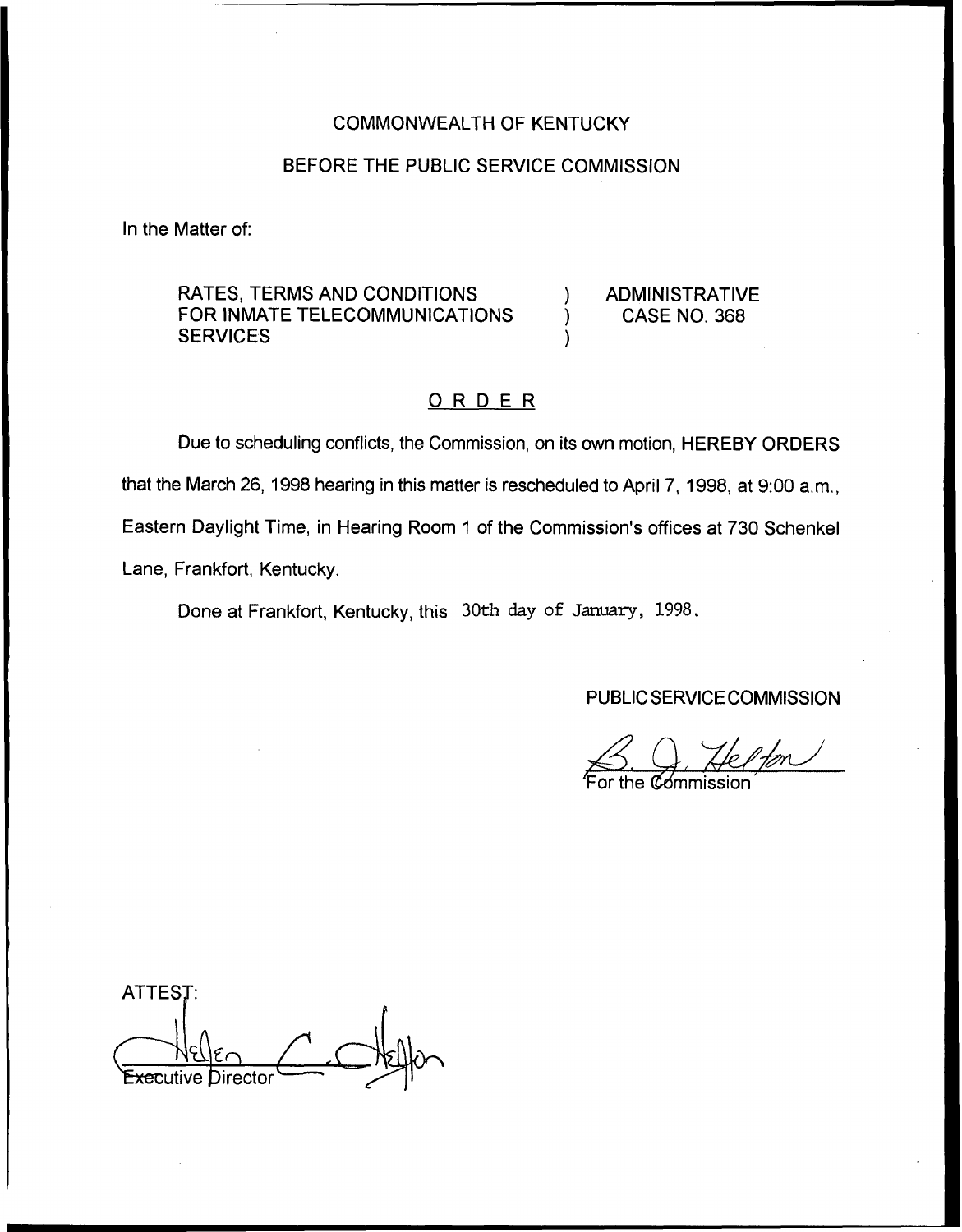# COMMONWEALTH OF KENTUCKY

#### BEFORE THE PUBLIC SERVICE COMMISSION

In the Matter of:

# RATES, TERMS AND CONDITIONS FOR INMATE TELECOMMUNICATIONS **SERVICES**

) ADMINISTRATIVE ) CASE NO. 368

# ORDER

)

This matter arising upon the motions of Cincinnati Bell Telephone Company, BellSouth Public Communications, Inc., Gateway Technologies, Inc., Walter Nunley, and George Black (hereinafter referred to collectively as "Petitioners") for full intervention, and it appearing to the Commission that Petitioners have a special interest which is not otherwise adequately represented, and that such intervention is likely to present issues and develop facts that will assist the Commission in fully considering the matter without unduly complicating or disrupting the proceedings, and this Commission being otherwise sufficiently advised,

IT IS HEREBY ORDERED that:

1. The motions of Petitioners to intervene are granted.

2, Each Petitioner shall be entitled to the full rights of a party and shall be served with the Commission's Orders and with filed testimony, exhibits, pleadings, correspondence, and all other documents submitted by parties after the date of this Order.

3. Should any Petitioner file documents of any kind with the Commission in the course of these proceedings, said Petitioner shall also serve a copy of said documents on all other parties of record.